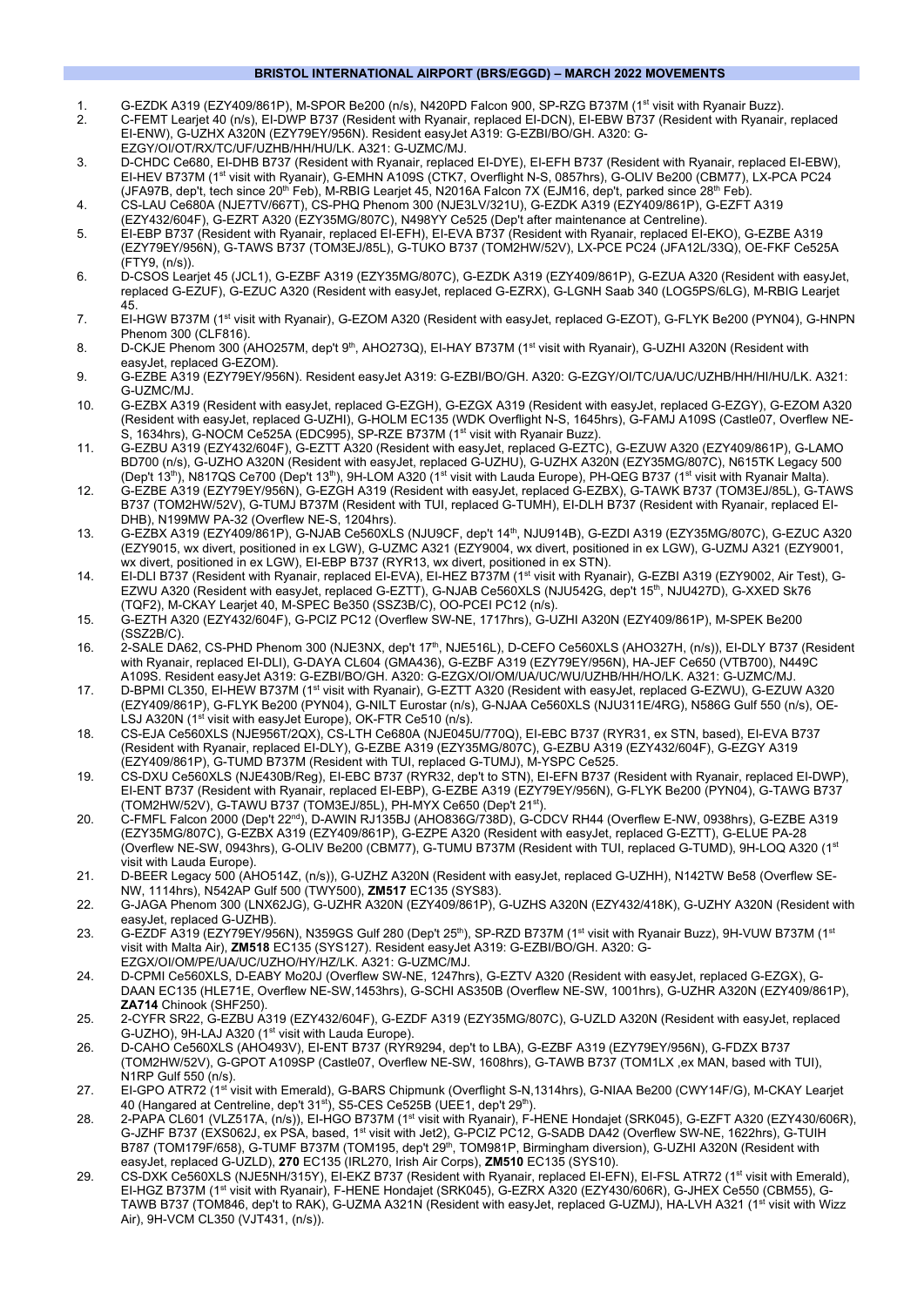- 30. EI-DPJ B737 (Resident with Ryanair, replaced EI-DLH), EI-HES B737M (1st visit with Ryanair), F-HSAL TBM930, G-EZUK A320 (EZY430/606R).
- 31. D-CXLS Ce560XLS (AHO327H/423U), D-IFIS Ce525A (LXG021S), G-EZPE A320 (EZY9006, dep't to BFS), G-UZLD A320N (Resident with easyJet, replaced G-UZHZ). Resident easyJet A319: G-EZBI/BO/GH. A320: G-EZOI/OM/TV/UA/UC/UZHI/HY/LD/LK. A321: G-UZMA/MC.

BFC = Bristol Flying Centre. (n/s) = Night stop

Military visitors highlighted in Bold text (not inc. ILS approaches)

### **ILS APPROACHES**

- 4<sup>th</sup> G-LDGF DA42 (LDG15), ZZ174 C17A (RRR819).<br>6<sup>th</sup> G-LDGA DA42 (LDG16), G-LDGG DA42 (LDG15)
- $6th$  G-LDGA DA42 (LDG16), G-LDGG DA42 (LDG15).<br> $9th$  G-PCIZ PC12.
- 
- $9<sup>th</sup>$  G-PCIZ PC12.<br>10<sup>th</sup> G-BZNN Be76 10<sup>th</sup> G-BZNN Be76 (BLD23), G-SADB DA42 (SFY40).<br>12<sup>th</sup> G-SADB DA42 (EXM18).
- $12^{th}$  G-SADB DA42 (EXM18).<br> $14^{th}$  G-SUEI DA42.
- $14<sup>th</sup>$  G-SUEI DA42.<br> $16<sup>th</sup>$  ZA681 Chinool
- 16<sup>th</sup> ZA681 Chinook (Ultra2), ZA683 Chinook (Ultra1).<br>17<sup>th</sup> G-LDGA DA42 (LDG20).
- $17<sup>th</sup>$  G-LDGA DA42 (LDG20).<br> $18<sup>th</sup>$  G-OXFA PA-34 (OXF38)
- 18<sup>th</sup> G-OXFA PA-34 (OXF38).
- 19<sup>th</sup> G-OXFC PA-34 (OXF26).
- 19<sup>th</sup> G-OXFC PA-34 (OXF26).<br>22<sup>nd</sup> G-SADB DA42 (SFY57), G-WLTS BH429 (HLE22Z), G-OXFA PA-34 (OXF38), G-LDGG DA42 (LDG48), ZJ992 Merlin (CMDO12).
- 23rd G-SADB DA42 (SFY57), G-WLTS BH429 (HLE22Z), ZK305 Typhoon (Typhoon46), ZZ419 Be350 (RRR7419).

# **CHARTER FLIGHTS**

### None

# **SCHEDULED REGULAR FLIGHTS**

|                                                                                                                             |                                                      | $\overline{1}$                         | 2                                      | 3                                             | $\overline{4}$                                       | 5                                             | 6                                                           | $\overline{7}$                                       | 8                                      | 9                                      | 10                                            | 11                                                   | 12                                                                 | 13                                                   | 14                                     | 15                                     |
|-----------------------------------------------------------------------------------------------------------------------------|------------------------------------------------------|----------------------------------------|----------------------------------------|-----------------------------------------------|------------------------------------------------------|-----------------------------------------------|-------------------------------------------------------------|------------------------------------------------------|----------------------------------------|----------------------------------------|-----------------------------------------------|------------------------------------------------------|--------------------------------------------------------------------|------------------------------------------------------|----------------------------------------|----------------------------------------|
| DLH2WU/3ML<br>DLH3LX/3WY<br>EIN296/297<br>EJU3527/3528<br>EJU61WE/6167<br>EJU3841/3842<br>EJU6165/6166<br>EWG13M/4213       | D-<br>D-<br>EI-<br>OE-<br>OE-<br>OE-<br>OE-<br>OE-   | <b>AECI</b><br><b>DEM</b>              | <b>AECB</b>                            | <b>DES</b><br>INH                             | <b>AECD</b><br><b>DEN</b><br>LYW                     | <b>AECA</b><br>LQL<br><b>IJQ</b>              | <b>AECE</b><br><b>DEK</b>                                   | <b>AECB</b><br><b>DEN</b><br>LYU                     | <b>DVN</b>                             | <b>AECA</b>                            | <b>AECG</b><br><b>DEM</b><br><b>ING</b>       | <b>AECD</b><br><b>DEL</b><br><b>LYU</b>              | <b>AECB</b><br>IJL<br><b>IVC</b><br><b>INB</b>                     | <b>AECE</b><br><b>DVH</b>                            | <b>AECB</b><br><b>DEO</b><br>LYU       | <b>CVB</b>                             |
| KLM1049/1050<br>KLM1051/1052<br><b>KLM48R/91Q</b><br>KLM1057/1046                                                           | PH-<br>PH-<br>PH-<br>PH-                             | <b>EXS</b><br><b>EXX</b>               | EXS<br><b>EXM</b>                      | <b>EXT</b><br>EXI                             | <b>EXK</b><br>EXG<br><b>EZX</b>                      | <b>EXX</b>                                    | EXO<br>EXU                                                  | <b>EXR</b><br><b>EXA</b>                             | <b>EXM</b><br><b>EXW</b>               | EXU<br><b>EXW</b>                      | EXI<br><b>EXR</b>                             | <b>EXS</b><br><b>EXP</b><br><b>EXX</b>               | EXU<br><b>EXM</b>                                                  | <b>EXH</b><br><b>EXH</b><br><b>EXN</b>               | <b>EXM</b><br>EZO<br>EZO               | EZE<br><b>EXJ</b>                      |
| RYR1HG/17GQ<br>RYR1NH/8682<br>RYR2CM/4ER<br>RYR2GP/240C                                                                     | EI-<br>EI-<br>EI-<br>EI-                             | <b>EKP</b>                             |                                        | ٠<br><b>RSY</b>                               | <b>RSX</b><br>DHB<br>EFH                             | <b>EVT</b><br><b>RKP</b><br><b>RSB</b>        |                                                             | EBP<br><b>DHB</b>                                    | <b>HAY</b><br><b>RSA</b>               |                                        | <b>DPK</b><br><b>RZE</b>                      | <b>RSZ</b><br><b>DWP</b><br>EBP                      | <b>DLV</b><br><b>RZE</b>                                           |                                                      | ٠<br><b>DWP</b>                        | DHD<br><b>RKG</b>                      |
| RYR2HX/95XP<br>RYR3FR/87GT<br>RYR3NB/8UB<br>RYR4BV/8KD<br>RYR4DV/484H<br>RYR4HY/8KT<br>RYR4JT/6XZ<br>RYR4LL/5CA             | EI-<br>EI-<br>EI-<br>EI-<br>EI-<br>EI-<br>EI-<br>EI- | <b>RZL</b><br><b>DCN</b><br><b>DCN</b> | <b>DLB</b><br><b>RKE</b><br><b>RSQ</b> | <b>RZL</b><br><b>EVF</b>                      | <b>DHB</b><br>EKO<br><b>DHB</b><br><b>ENO</b>        | EFH<br><b>DWP</b><br><b>DWP</b><br><b>RKK</b> | <b>RZI</b><br>DHB<br><b>DWP</b><br>EBP<br><b>RKU</b>        | EBP<br><b>DWP</b><br><b>EKX</b>                      | <b>RZI</b><br><b>DWP</b><br><b>DWP</b> | <b>EVS</b><br><b>RKL</b><br><b>RKU</b> | <b>RZK</b><br><b>DYV</b>                      | <b>DWP</b><br><b>DHB</b><br><b>DWP</b><br><b>DWW</b> | <b>RKW</b><br><b>EVA</b><br><b>EVA</b><br><b>EVA</b><br><b>RKK</b> | RZL<br>EBP<br><b>DWP</b><br><b>DLH</b><br><b>RKL</b> | DLH<br>DLH<br><b>ENX</b>               | <b>RZI</b><br><b>DLH</b><br><b>DLH</b> |
| RYR5DF/83NN<br>RYR5QN/49RD<br>RYR6G/669G<br>RYR6RU/37XB<br>RYR7JZ/93FN<br>RYR9LL/149X                                       | EI-<br>EI-<br>EI-<br>EI-<br>EI-<br>EI-               | ENW                                    | <b>RZK</b><br><b>EBW</b>               | EBW                                           | LON<br>QBL<br><b>EMF</b><br><b>DWP</b><br>EFH        | $\star$                                       | LOP<br>EBP<br><b>EVA</b>                                    | QBV<br><b>ESV</b><br><b>EVA</b><br><b>EVA</b>        | <b>EVA</b>                             | <b>RZH</b><br><b>EVA</b>               | EBP                                           | LOM<br>QEG<br><b>EKN</b><br><b>EVA</b><br>EBP        | EBP                                                                | LOO<br><b>DLH</b><br><b>EVA</b>                      | QBV<br><b>EMN</b><br><b>EVA</b><br>EBP | EBP                                    |
| RYR9UZ/21UN<br>RYR9WP/75ZZ<br>RYR15HF/504<br>RYR15LT/8255                                                                   | EI-<br>EI-<br>EI-<br>EI-                             | ENW<br><b>DCN</b>                      | $\star$<br><b>DCN</b>                  | $\star$<br><b>DWP</b>                         | <b>DWP</b><br><b>DWV</b><br><b>EMR</b><br><b>DWP</b> | <b>EVA</b><br><b>DLH</b>                      | <b>EMC</b><br>EBP                                           | <b>DHB</b><br><b>DWP</b><br><b>DPG</b><br><b>RKM</b> | <b>EVA</b><br><b>DWP</b>               | <b>DWP</b><br><b>EVA</b><br><b>DWP</b> | <b>DWP</b><br><b>EVA</b>                      | <b>EVA</b><br><b>DPZ</b><br><b>EKG</b><br><b>EVA</b> | EBP*                                                               | <b>EKG</b><br><b>DLH</b>                             | <b>DWP</b><br>EBP<br><b>HEV</b><br>RSY | EBP<br><b>DLH</b>                      |
| RYR17D/5342<br>RYR64FR/1177<br>RYR67YY/4757<br>RYR71BL/8249<br>RYR77CZ/77XX<br>RYR88EQ/1104<br>RYR2798/2799<br>RYR8234/8235 | EI-<br>EI-<br>EI-<br>EI-<br>EI-<br>EI-<br>EI-<br>EI- |                                        | EKO<br>QEC<br><b>DWR</b>               | QCE<br><b>DWP</b><br><b>HEV</b><br><b>DWP</b> | EKO<br><b>ENF</b>                                    | EBP<br>DHB                                    | <b>DWP</b><br>QDJ<br><b>DHB</b><br><b>ENW</b><br><b>EVA</b> | <b>DHB</b><br><b>HGW</b>                             | <b>EKM</b>                             | <b>DWP</b><br>QBH<br><b>EBW</b>        | QCQ<br><b>EVA</b><br><b>HGW</b><br><b>EVA</b> | <b>DHB</b><br>EFH                                    | <b>DLH</b><br><b>DWP</b><br><b>DPL</b>                             | <b>DWP</b><br>QDJ<br>EBP<br><b>DHW</b><br><b>EVA</b> | <b>DWP</b><br><b>HEZ</b>               | EFI                                    |
| RYR49BG/4899<br>RYR51PL/606A<br>RYR72LQ/79FX<br>RYR1590/159<br>RYR512/513                                                   | EI-<br>EI-<br>EI-<br>EI-<br>EI-                      |                                        |                                        |                                               | EKO                                                  | <b>DHB</b><br><b>DWP</b>                      |                                                             |                                                      |                                        |                                        |                                               | <b>DHB</b>                                           | <b>DWP</b><br><b>DLH</b>                                           |                                                      | <b>DCZ</b><br><b>EVA</b>               |                                        |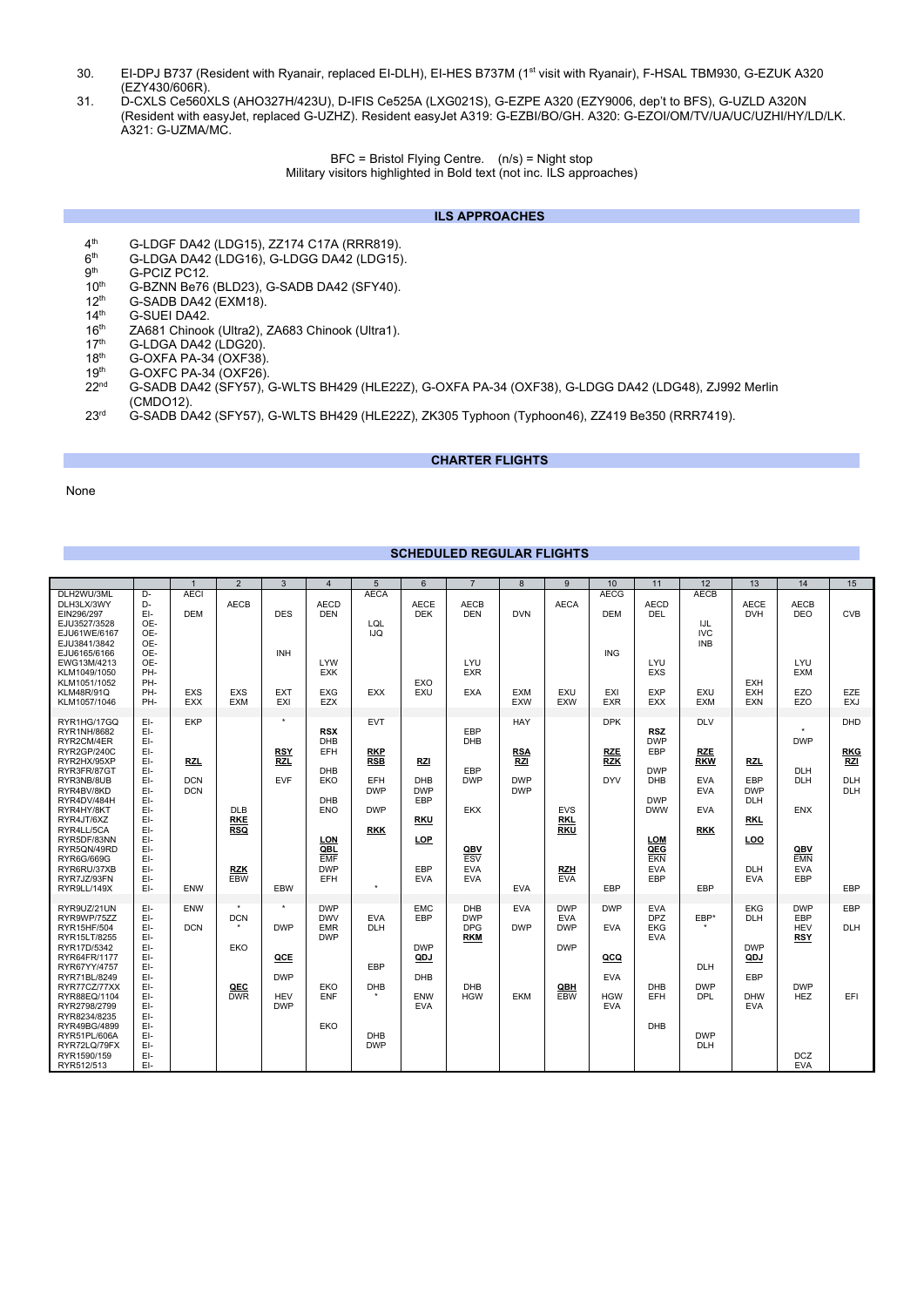|                                                                                             |                                 | 16                       | 17                                     | 18                                            | 19                       | 20                                     | 21                              | 22                       | 23                            | 24                                     | 25                              | 26                              |
|---------------------------------------------------------------------------------------------|---------------------------------|--------------------------|----------------------------------------|-----------------------------------------------|--------------------------|----------------------------------------|---------------------------------|--------------------------|-------------------------------|----------------------------------------|---------------------------------|---------------------------------|
| DLH2WU/3ML<br>DLH3LX/3WY<br>EIN296/297                                                      | D-<br>D-<br>EI-<br>OE-          | <b>AECI</b>              | <b>AECD</b><br><b>DVI</b>              | <b>AECE</b><br><b>DEN</b>                     | <b>AECE</b>              | DEL                                    | <b>AECD</b><br>GAL              | <b>DEK</b>               | <b>AECF</b>                   | <b>AECC</b><br><b>DER</b>              | <b>AECC</b><br><b>DVJ</b>       |                                 |
| EJU3527/3528<br>EJU61WE/6167<br>EJU3841/3842<br>EJU6165/6166<br>EWG13M/4213<br>KLM1049/1050 | OE-<br>OE-<br>OE-<br>OE-<br>PH- |                          | <b>LSJ</b><br><b>EXL</b>               | <b>LYW</b><br><b>EXZ</b>                      | <b>LSJ</b><br><b>IVV</b> |                                        | LYU.<br><b>EXM</b>              |                          |                               | LQP                                    | <b>LYW</b><br><b>EXR</b>        | <b>LSJ</b><br><b>INH</b><br>EXU |
| KLM1051/1052<br><b>KLM48R/91Q</b><br>KLM1057/1046                                           | PH-<br>PH-<br>PH-               | <b>EXH</b>               | <b>EXT</b><br><b>EZX</b>               | <b>EZT</b><br><b>EXD</b>                      | <b>EXF</b><br><b>EZX</b> | <b>EXR</b><br>EZP<br><b>EXG</b>        | <b>EZM</b><br><b>EZP</b>        | <b>EZM</b><br><b>EXK</b> | EZ <sub>O</sub><br><b>EXN</b> | <b>EZE</b><br>EZL                      | EZU<br><b>EZT</b>               | <b>EXD</b><br><b>EXK</b>        |
| RYR1HG/17GQ<br>RYR1NH/8682<br>RYR2CM/4ER                                                    | EI-<br>EI-<br>EI-               |                          | <b>EFK</b>                             | <b>RSZ</b><br><b>EBC</b>                      | $\star$                  |                                        | <b>DLH</b><br><b>EVA</b>        | <b>EVE</b>               |                               | <b>DYF</b>                             | <b>RSX</b><br><b>ENT</b>        | <b>EVR</b>                      |
| RYR2GP/240C<br>RYR2HX/95XP<br>RYR3FR/87GT                                                   | EI-<br>EI-<br>EI-               |                          | <b>RKB</b><br><b>RZK</b>               | EBP<br><b>DLY</b>                             | <b>RKE</b><br><b>RKW</b> | <b>RZI</b>                             | <b>DLH</b>                      | <b>RKE</b><br><b>RZI</b> |                               | <b>RKC</b><br><b>RSU</b>               | <b>EFN</b><br><b>ENT</b>        | <b>RZC</b><br><b>RZI</b>        |
| RYR3NB/8UB<br>RYR4BV/8KD                                                                    | EI-<br>EI-<br>EI-               |                          | <b>DCO</b>                             | <b>DWP</b><br>EBP                             | <b>DWP</b><br><b>DLH</b> | <b>ENT</b><br><b>EVA</b><br><b>DLH</b> | <b>ENT</b>                      | <b>DLH</b><br><b>DLH</b> |                               | <b>DCW</b>                             | <b>DLH</b><br><b>ENT</b>        | <b>EVA</b><br><b>DLH</b>        |
| RYR4DV/484H<br>RYR4HY/8KT<br>RYR4JT/6XZ                                                     | EI-<br>EI-                      | <b>EMC</b><br><b>RSP</b> |                                        | <b>EMM</b>                                    | <b>DLH</b>               | <b>RKL</b>                             |                                 |                          | <b>EFX</b><br><b>RSP</b>      |                                        | <b>EMD</b>                      | <b>DLH</b>                      |
| RYR4LL/5CA<br>RYR5DF/83NN<br>RYR5QN/49RD<br>RYR6G/669G<br>RYR6RU/37XB                       | EI-<br>EI-<br>EI-<br>EI-<br>EI- | <b>RSH</b><br>RSU        |                                        | <b>LMJ</b><br>QEI<br><b>EKC</b><br><b>DLH</b> | <b>RKQ</b>               | LOQ<br><b>DLH</b>                      | QBV<br><b>EXD</b><br><b>EFN</b> |                          | <b>RSD</b><br><b>RZD</b>      |                                        | LAJ<br>QEI<br>EKC<br><b>EVA</b> | <b>RSD</b>                      |
| RYR7JZ/93FN<br>RYR9LL/149X                                                                  | EI-<br>EI-                      | <b>DLY</b>               | <b>DLY</b><br>EBP                      | <b>EVA</b>                                    | ٠                        | EFN                                    | EFN                             | <b>EFN</b>               | <b>EVA</b>                    | <b>ENT</b>                             | <b>EFN</b>                      | <b>EFN</b>                      |
| RYR9UZ/21UN<br>RYR9WP/75ZZ                                                                  | EI-<br>EI-                      | <b>DLH</b>               | EBP                                    | <b>DLH</b><br>EFE                             | <b>EVA</b><br><b>ENT</b> | <b>DHE</b><br><b>DLH</b>               | <b>EVA</b><br><b>ENT</b>        | <b>EFN</b>               | <b>ENT</b><br><b>EVA</b>      | <b>ENT</b>                             | <b>EVA</b><br>EBI               | <b>EFN</b>                      |
| RYR15HF/504<br>RYR15LT/8255<br>RYR17D/5342                                                  | EI-<br>EI-<br>EI-               | <b>DLH</b><br><b>DLH</b> | <b>DWP</b>                             | <b>EKP</b><br><b>DLH</b>                      | <b>EVH</b>               | <b>EVA</b>                             | <b>HEV</b><br><b>RSY</b>        | <b>DLH</b>               | <b>ENT</b><br><b>ENT</b>      | <b>EVA</b>                             | <b>DHV</b><br><b>EVA</b>        | <b>DYN</b>                      |
| RYR64FR/1177<br>RYR67YY/4757                                                                | EI-<br>EI-                      |                          | QCO                                    |                                               | <b>EFN</b>               | QDK                                    |                                 |                          |                               | QDF                                    |                                 | <b>EVA</b>                      |
| RYR71BL/8249<br>RYR77CZ/77XX<br>RYR88EQ/1104<br>RYR2798/2799                                | EI-<br>EI-<br>EI-<br>EI-        | QEI<br><b>HGW</b>        | <b>DWP</b><br><b>HEW</b><br><b>DWP</b> | <b>DWP</b>                                    | <b>EVA</b><br><b>DPK</b> | <b>ENT</b><br><b>DWG</b><br><b>EFN</b> | <b>EVA</b><br><b>HEZ</b>        | <b>EXF</b>               | <b>VUW</b><br><b>HEV</b>      | <b>EVA</b><br><b>HEV</b><br><b>EVA</b> | <b>DLH</b><br><b>DWR</b>        | <b>ENT</b><br><b>HGW</b>        |
| RYR8234/8235<br>RYR49BG/4899<br>RYR51PL/606A<br>RYR72LQ/79FX<br>RYR1590/159                 | EI-<br>EI-<br>EI-<br>EI-<br>EI- |                          |                                        | <b>DWP</b>                                    | <b>EVA</b><br><b>DLH</b> |                                        |                                 |                          |                               |                                        | <b>DLH</b>                      | <b>ENT</b><br><b>DLH</b>        |
| RYR512/513                                                                                  | EI-                             |                          | EBP                                    |                                               |                          |                                        |                                 |                          |                               |                                        |                                 |                                 |

|                                                                      |                                 | 27                              | 28                                     | 29                                     | 30                                                   | 31                                     |
|----------------------------------------------------------------------|---------------------------------|---------------------------------|----------------------------------------|----------------------------------------|------------------------------------------------------|----------------------------------------|
| DLH4LA/972<br>DLH4PF/970<br>EAI8DM/81DM<br>EJU12AB/81PM              | D-<br>D-<br>EI-<br>OE-          | <b>AECG</b><br>GPO              | <b>GPN</b><br><b>IVC</b>               | <b>AECI</b><br><b>FSL</b>              | <b>AECG</b><br><b>GPN</b>                            | <b>FSL</b>                             |
| EJU17AR/38ZK<br>EJU48EC/6167                                         | OE-<br>OE-                      | LQR                             | <b>IJW</b>                             | <b>IJW</b>                             | <b>IJW</b><br>LQN                                    | <b>IJD</b>                             |
| EJU51AL/59VV<br>EJU67VZ/94AZ<br>EJU78DN/89TC<br>EJU94BR/95NA         | OE-<br>OE-<br>OE-<br>OE-        | <b>IVW</b><br>LQR               | <b>IVW</b><br><b>IJW</b><br>LKD        | <b>IVW</b><br><b>IJW</b><br>LKD        | <b>IVW</b><br><b>IJW</b><br>LKD                      | <b>IVW</b><br><b>ICP</b><br>LKO<br>LQI |
| EJU94EZ/95DW<br>EWG7XE/9PY                                           | OE-<br>OE-                      |                                 | <b>LYX</b>                             | IZH                                    | ICJ                                                  | <b>ICJ</b>                             |
| KLM1049/1050<br>KLM48R/91Q<br>KLM1057/1046<br>WZZ10BP/1453           | PH-<br>PH-<br>PH-<br>HA-        | <b>EXR</b><br>EZU<br><b>EXG</b> | <b>EXR</b><br><b>EXF</b><br>EXL        | <b>EXM</b><br><b>EZR</b><br>EZF<br>LVH | <b>EXH</b><br><b>EXE</b><br><b>EXL</b>               | <b>EXG</b><br>EZP<br><b>EXE</b>        |
| RYR1LH/1Q                                                            | EI-                             | EFN                             | <b>EVA</b>                             | ×                                      | <b>DPJ</b>                                           | <b>EKZ</b>                             |
| RYR1UY/9ZT<br>RYR1YZ/11PE<br>RYR1ZF/50BR<br>RYR2DL/2HC<br>RYR2JZ/8WU | EI-<br>EI-<br>EI-<br>EI-<br>EI- | <b>DHG</b><br>LMI               | <b>DLH</b><br><b>DLH</b><br><b>DHV</b> | <b>DLH</b><br>DHF                      | <b>EVA</b><br>EKZ<br><b>DPK</b><br>LOP<br><b>EVA</b> | DPJ<br>DHZ                             |
| RYR3EJ/76MA<br>RYR3PV/61VM                                           | EI-<br>EI-                      | EBM                             | <b>DYB</b>                             | <b>DYD</b>                             | <b>DHS</b>                                           | <b>DWG</b>                             |
| RYR3Q/177U<br>RYR3WM/506<br>RYR3YP/6PA                               | EI-<br>EI-<br>EI-               | <b>EVP</b><br><b>DLH</b>        | EFI<br>EFN                             | <b>DLH</b>                             | RSU<br><b>LMJ</b>                                    | <b>DYC</b><br><b>EVA</b>               |
| RYR4JK/28ZV<br>RYR4MT/52KE<br>RYR7LC/9HA                             | EI-<br>EI-<br>EI-               |                                 |                                        | <b>RSM</b><br><b>ENS</b>               |                                                      | RKY                                    |
| RYR7QF/93YG<br><b>RYR7SB/4757</b><br>RYR8BT/4136                     | EI-<br>EI-<br>EI-               | <b>EVA</b>                      | <b>RSV</b>                             | EGD<br><b>EVA</b><br><b>RZI</b>        | <b>RZF</b><br><b>EKZ</b>                             |                                        |
| RYR9MR/99YX                                                          | EI-                             | <b>EVA</b>                      |                                        |                                        | EKZ                                                  |                                        |
| RYR12JC/1177                                                         | EI-                             | QDE                             | <b>DLH</b>                             |                                        |                                                      | QEP                                    |
| RYR18WW/8224<br>RYR33EX/53RH<br>RYR42XM/807H                         | EI-<br>EI-<br>EI-               | <b>EBA</b><br>EFN               | <b>EME</b>                             |                                        | <b>DCR</b><br><b>DLH</b>                             | <b>EKT</b>                             |
| RYR48DY/8241<br>RYR56AA/488U                                         | EI-<br>EI-                      | EFN<br><b>DLH</b>               | EFN                                    |                                        |                                                      | DPJ                                    |
| RYR57MG/238A<br>RYR59BA/77KB<br>RYR69AG/938X                         | EI-<br>EI-<br>EI-               |                                 | HGO<br><b>EFN</b>                      | <b>RKB</b><br><b>HGZ</b>               | <b>HES</b>                                           | RKH<br><b>EKK</b>                      |
| RYR69LH/126H<br><b>RYR71DG/689Q</b><br>RYR88VR/258M                  | EI-<br>EI-<br>EI-               | <b>EVA</b>                      | <b>EXD</b>                             | EFN<br><b>EVA</b>                      |                                                      | EKZ                                    |
| RYR96QH/908Z<br>RYR117U/8681<br>RYR256H/5341                         | EI-<br>EI-<br>EI-               |                                 |                                        | <b>RSZ</b><br><b>DLH</b>               | VUW<br><b>RSK</b>                                    |                                        |
| RYR2798/2799                                                         | EI-                             | <b>DLH</b>                      |                                        |                                        |                                                      | <b>EVA</b>                             |

Underlined registration denotes a different aircraft/aircraft type than normally operates the flight.

Underlined and bold registrations in the **Rxx** format are preceded by SP- (as in SP-RSx)

Underlined and bold registrations in the **Qxx** , **VUx**, **IHx, LOx, IBx** format are preceded by 9H- (as in 9H-Qxx, 9H-VUx,9H-IHx, 9H-LOx).